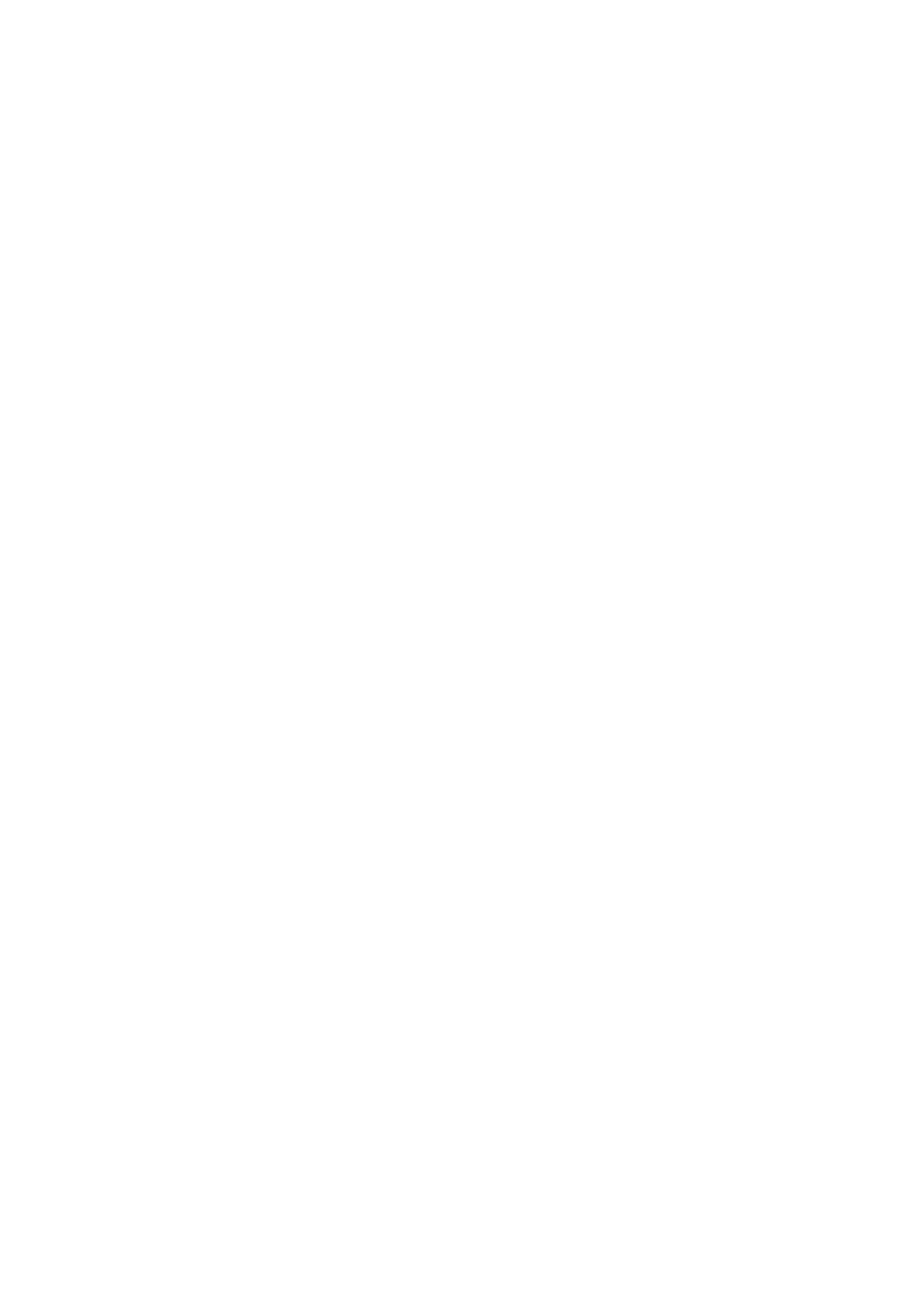# Contents

| $\mathbf{1}$   |                                                                   |  |
|----------------|-------------------------------------------------------------------|--|
| $\overline{2}$ |                                                                   |  |
| 3              |                                                                   |  |
| 4              |                                                                   |  |
| 5              |                                                                   |  |
| 6              |                                                                   |  |
| 7              | Applications for approval to onboard-relying parties  4           |  |
| 8              |                                                                   |  |
| 9              |                                                                   |  |
| 10             |                                                                   |  |
| 11             | Reportable incidents—digital identity fraud incidents 8           |  |
| 12             | Reportable incidents-changes in control of onboarded              |  |
| 13             |                                                                   |  |
| 14             | Reportable incidents-events and circumstances related to "fit and |  |
| 15             | Reportable incidents-changes in use of trusted digital identity   |  |
| 16             | Reportable incidents—increase in use of trusted digital identity  |  |
| 17             | Reportable incidents—Oversight Authority may disclose             |  |
| 18             | Reportable incidents—requirements for action for entities 14      |  |
| 19             | Record keeping by onboarded entities and former onboarded         |  |

*Trusted Digital Identity Rules 20XX i*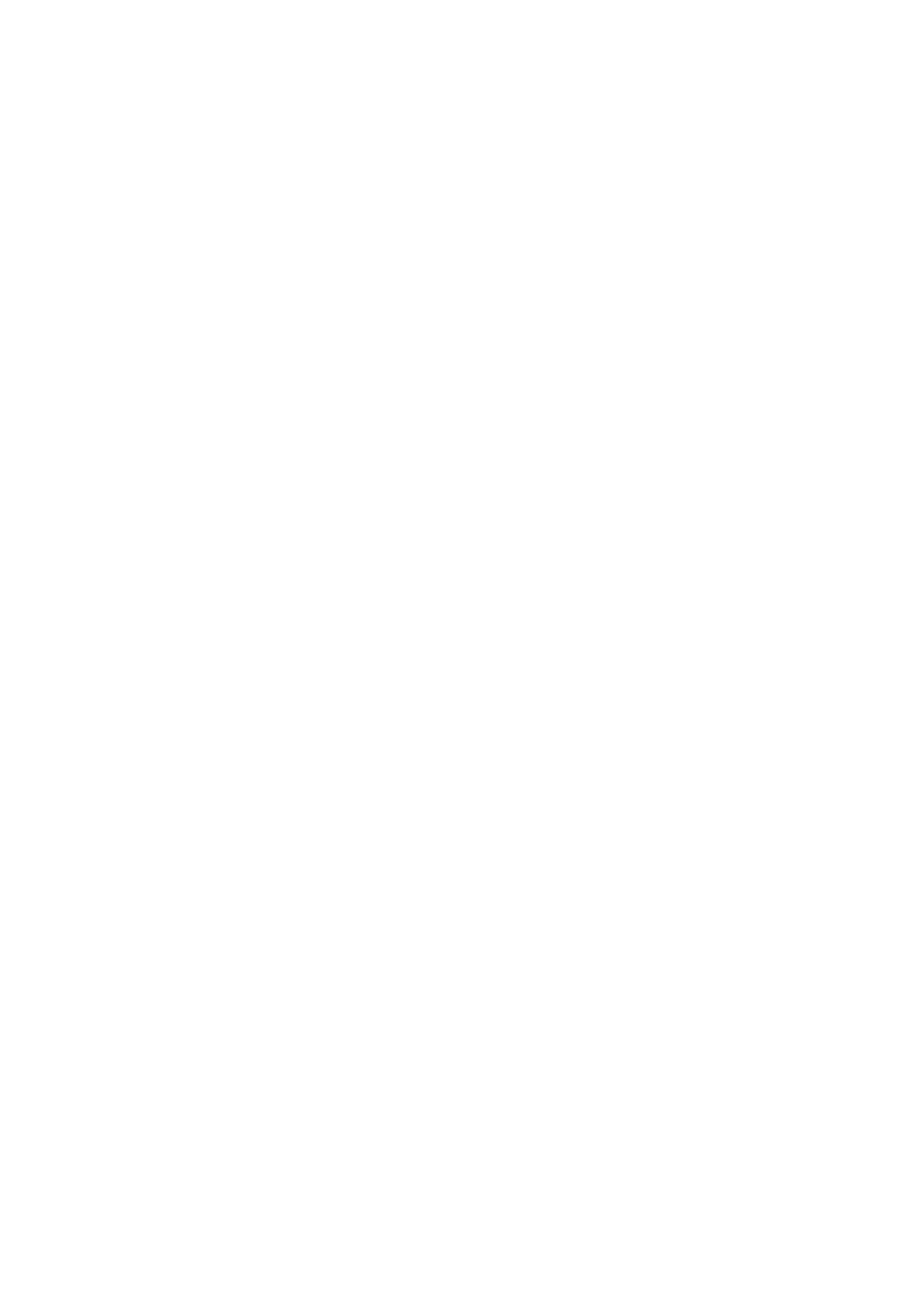#### **1 Name**

These rules are the *Trusted Digital Identity Rules 20XX*.

#### **2 Commencement**

(1) Each provision of these rules specified in column 1 of the table commences, or is taken to have commenced, in accordance with column 2 of the table. Any other statement in column 2 has effect according to its terms.

| <b>Commencement information</b>                                                                   |                                                                                                                                                               |                     |  |  |
|---------------------------------------------------------------------------------------------------|---------------------------------------------------------------------------------------------------------------------------------------------------------------|---------------------|--|--|
| Column 1                                                                                          | Colum 2                                                                                                                                                       | Column 3            |  |  |
| <b>Provisions</b>                                                                                 | Commencement                                                                                                                                                  | <b>Date/Details</b> |  |  |
| 1. The whole of these<br>rules                                                                    | The later of:<br>(a) the day after this instrument is registered; and<br>(b) the day after the day the Trusted Digital Identity<br><i>Act 20XX</i> commences. |                     |  |  |
|                                                                                                   | However, the provisions do not commence at all if<br>the event mentioned in paragraph (b) does not<br>occur.                                                  |                     |  |  |
| This table relates only to the provisions of this instrument as originally made. It will<br>Note: |                                                                                                                                                               |                     |  |  |

Note: This table relates only to the provisions of this instrument as originally made. It will not be amended to deal with any later amendments of this instrument.

(2) Any information in column 3 of the table is not part of these rules. Information may be inserted in this column, or information in it may be edited, in any published version of these rules.

#### **3 Authority**

These rules are made under *Trusted Digital Identity Act 20XX*.

#### **4 Definitions**

- (1) A word or phrase defined in the TDIF accreditation rules has the same meaning in these rules.
- (2) In these rules:

*Act* means the *Trusted Digital Identity Act 20XX*.

*associated person*, of an entity, means any of the following:

- (a) a person who:
	- (i) makes or participates in making decisions that affect the entity's management of digital identity information; or
	- (ii) has the capacity to affect significantly the entity's management of digital identity information;

or who would be a person mentioned in subparagraph (a) or (b) if the entity were accredited or onboarded to the trusted digital identity system; or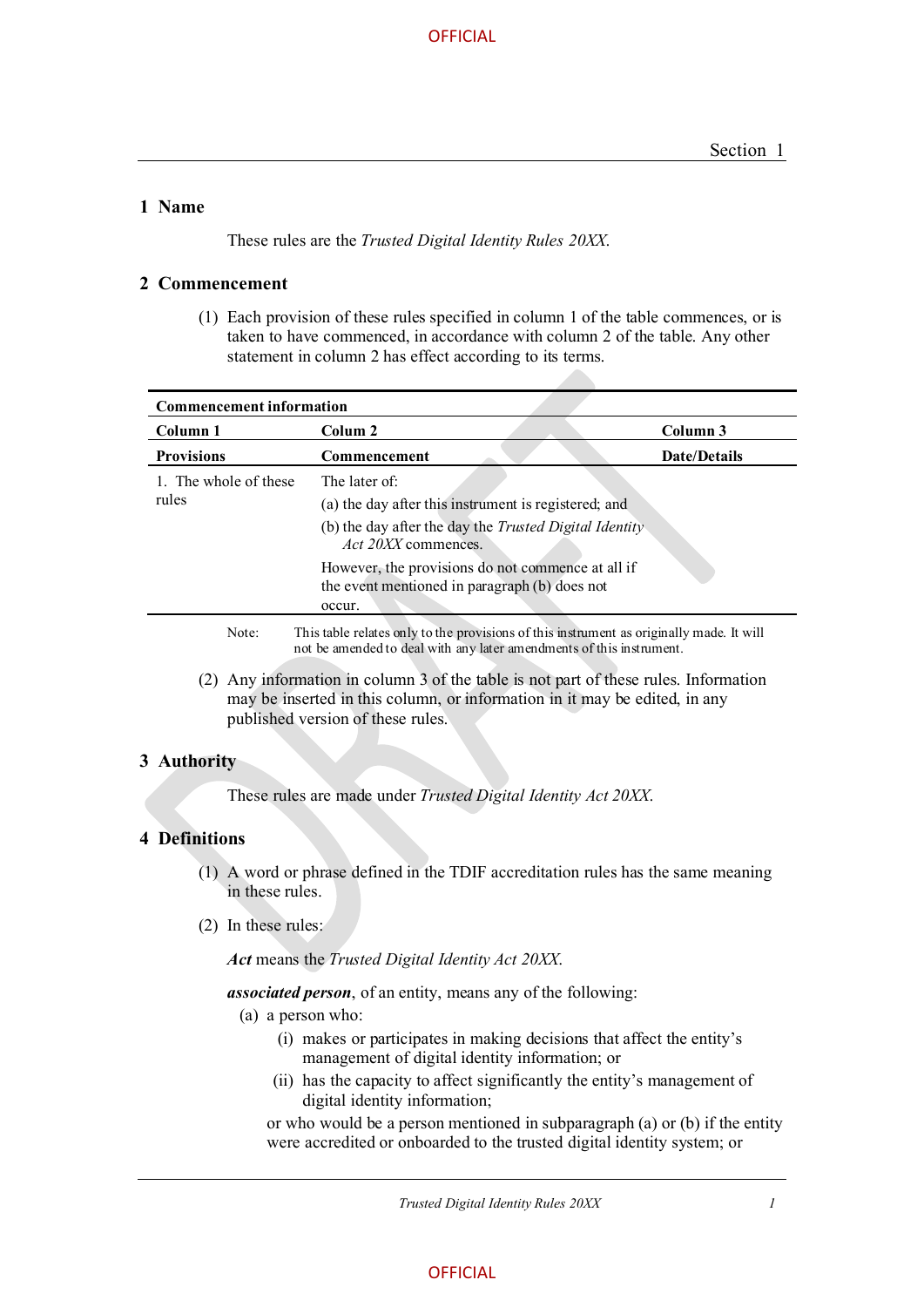- (b) if the person is a body corporate—a person who:
	- (i) is an associate (within the meaning of the *Corporations Act 2001*) of the entity; or
	- (ii) is an associated entity (within the meaning of the *Corporations Act 2001*) of the entity.

*Australian law* means a law of the Commonwealth, or of a State or Territory.

*banning order* has the same meaning as in the *Corporations Act 2001*.

*cyber security event* means an occurrence of a system, service or network state indicating a possible or actual breach of security policy, failure of safeguards or a previously unknown situation that may be relevant to security.

*cyber security incident* means an unwanted or unexpected cyber security event, or a series of such events, that have a significant probability of compromising business operations.

*cyber security risk*, in relation to an entity, means the risk that a cyber security incident will occur in relation to the entity.

*digital identity fraud incident*, in relation to an accredited entity or a participating relying party, means:

- (a) in the case of an accredited entity—conduct in connection with a service that the entity is accredited to provide; or
- (b) in the case of a participating relying party—conduct in connection with a service provided or received by the participating relying party by or through a digital identity system;

being conduct that:

- (c) misrepresents the digital identity of an individual; or
- (d) involves fraud in relation to the digital identity of an individual;

because of which the digital identity of an individual, or an attribute or a credential of an individual, is or may be compromised or is or may be unreliable.

*digital identity fraud risk*, in relation to an accredited entity or a participating relying party, means the risk that a digital identity fraud incident will occur in relation to the accredited entity or participating relying party.

*reportable incident* means an incident of a kind referred to in any of sections 10 to 16.

*reportable incident requirement* means a requirement in these rules in respect of a reportable incident.

*serious criminal offence* means an offence for which, if the act or omission had taken place in the Jervis Bay Territory, a person would have been be liable, on first conviction, to imprisonment for a period of not less than 5 years.

Note: Jervis Bay Territory is mentioned because it is a jurisdiction in which the Commonwealth has control over the criminal law.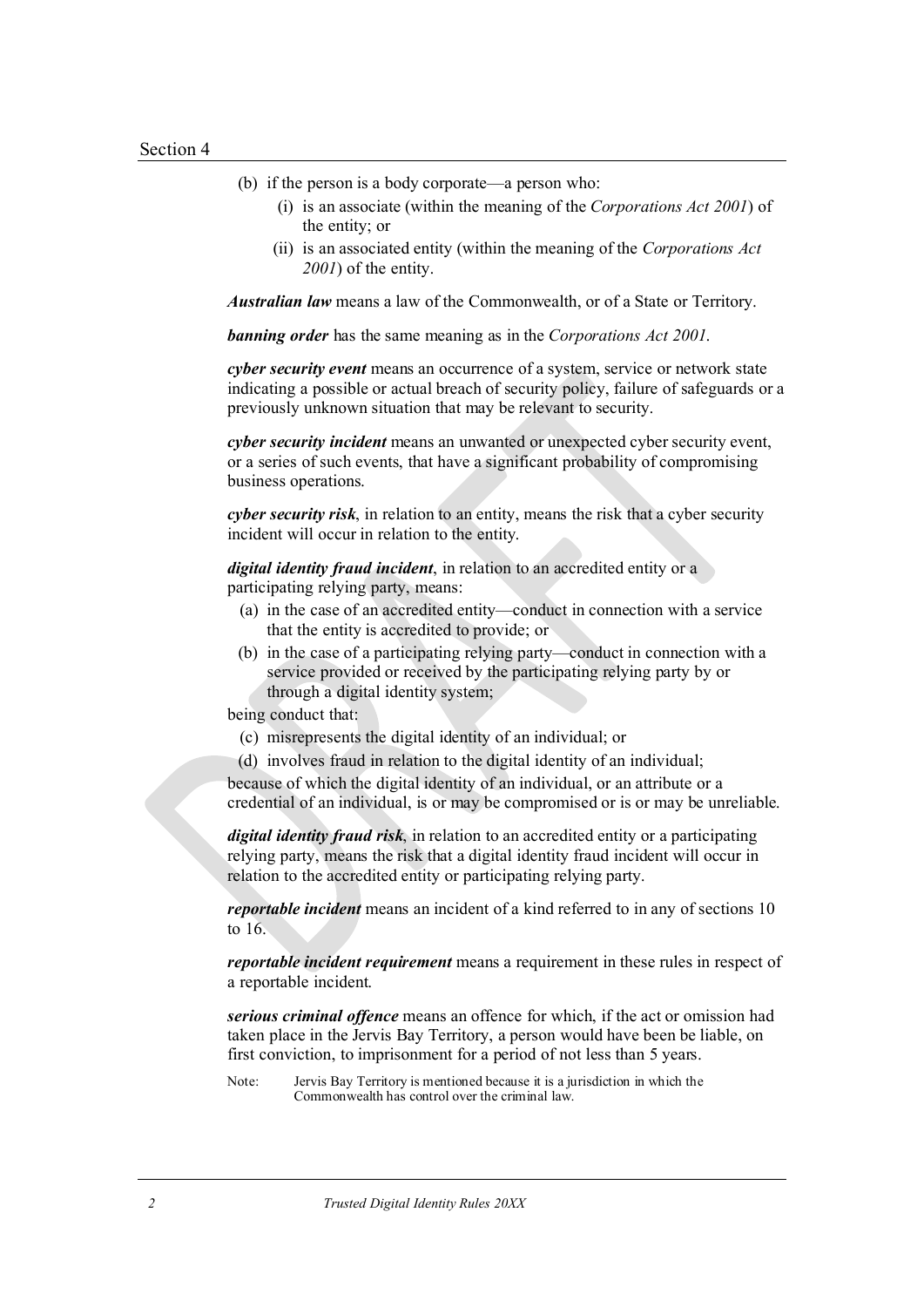#### **5 Fit and proper person considerations**

- (1) For section 12 of the Act, the following matters are specified in relation to an entity:
	- (a) whether the entity, or an associated person of the entity, has, within the previous 10 years, been convicted or found guilty of:
		- (i) a serious criminal offence; or
		- (ii) an offence of dishonesty;
		- against an Australian law or a law of a foreign country;
	- (b) whether the entity, or an associated person of the entity, has been found to have contravened:
		- (i) an Australian law relevant to the management of digital identity information; or
		- (ii) a corresponding law of a foreign country;
	- (c) whether the entity, or an associated person of the entity, has been the subject of:
		- (i) a determination under paragraph  $52(1)(b)$ , or any of paragraphs 52(1A)(a), (b), (c) or (d), of the *Privacy Act 1988*; or
		- (ii) a corresponding determination under an Australian law or the law of a foreign country;
	- (d) if the entity is a body corporate—whether a director (within the meaning of the *Corporations Act 2001*) of the entity, or of an associated person of the entity:
		- (i) has been disqualified from managing corporations; or
		- (ii) is subject to a banning order;
	- (e) whether the entity, or an associated person of the entity, has a history of insolvency or bankruptcy;
	- (f) whether the entity, or an associated person of the entity, has been the subject of a determination made under:
		- (i) an external dispute resolution scheme recognised under the *Privacy Act 1988*; or
		- (ii) a similar scheme under a corresponding Australian law or a foreign country;

being a determination that included a requirement to pay monetary compensation;

- (g) if the entity has made an application for approval to onboard to the trusted digital identity system or for accreditation as an accredited entity—whether the application was refused;
- (h) if the entity is or has been accredited as an accredited entity—whether the accreditation is or has been suspended or revoked;
- (j) whether the entity:
	- (i) has made a false or misleading statement in an application under the Act; or
	- (ii) has given false or misleading information, documents or evidence to the Oversight Authority;
- (k) any other relevant matter, including the objects of the Act.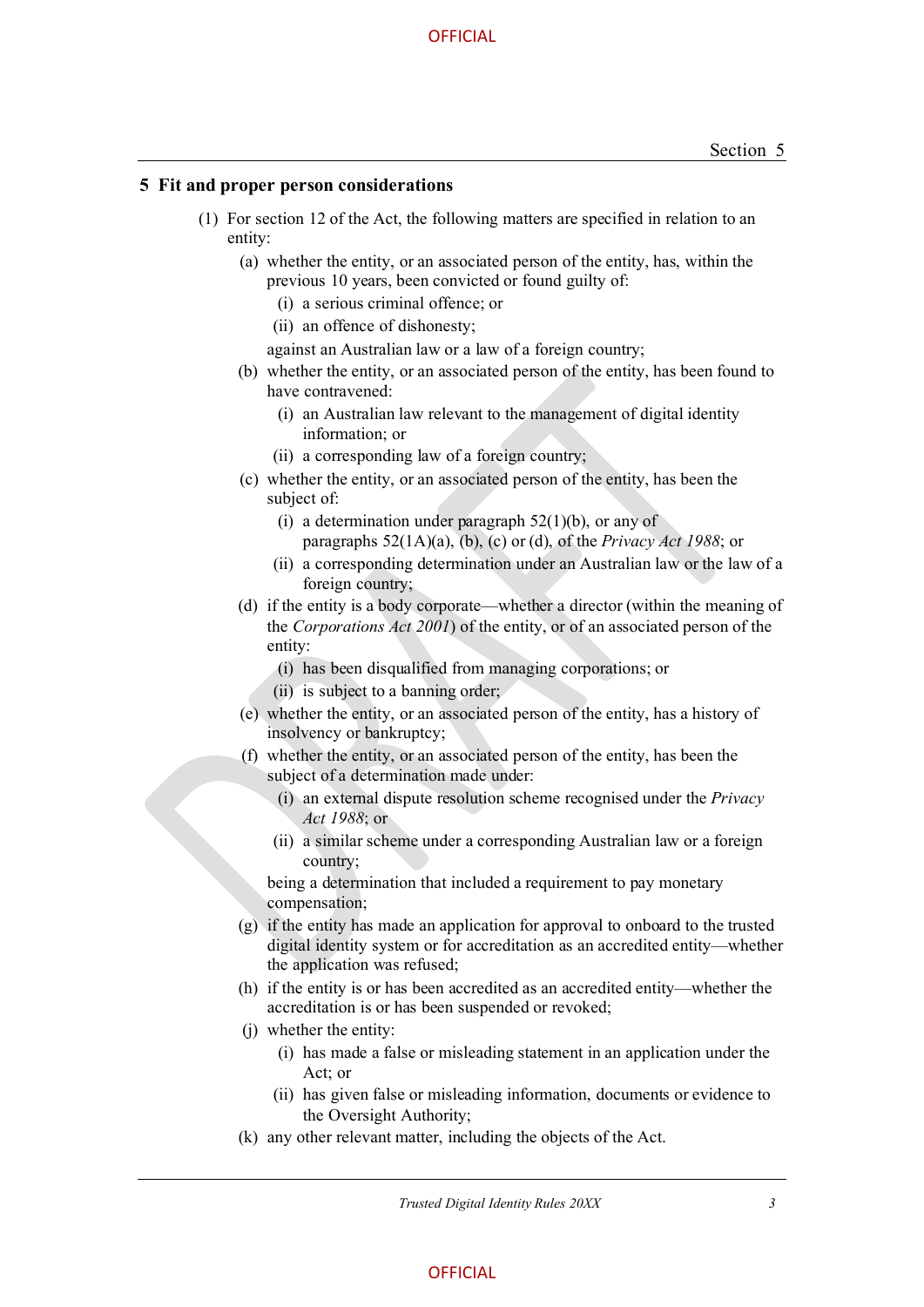- (2) Subsection (1) does not affect the operation of Part VIIC of the *Crimes Act 1914* or a corresponding provision of an Australian or a law of a foreign country.
	- Note: Part VIIC of the *Crimes Act 1914* includes provisions that, in certain circumstances, relieve persons from the requirement to disclose spent convictions and require persons aware of such convictions to disregard them.

#### **6 Applications for approval to onboard—all entities**

- (1) For paragraph  $18(1)(g)$  of the Act, the requirements in this section are prescribed in respect of an entity applying for approval to onboard to the trusted digital identity system.
- (2) It is a requirement that the Oversight Authority is satisfied that the entity has effective procedures to notify the Oversight Authority promptly:
	- (a) in the case of an accredited entity:
		- (i) of a proposed significant change (including new software releases) to its accredited facility; and
		- (ii) of the effect that the proposed change will or is expected to have on the operation of the entity's accredited facility and of the trusted digital identity system; and
	- (b) in the case of a relying party:
		- (i) of a proposed significant change (including new software releases) to its facility; and
		- (ii) of the effect that the proposed change will or is expected to have on the operation of its facility and of the trusted digital identity system; and
	- (c) in either case—of outages or downtime affecting a facility mentioned in paragraph (a) or (b) or affecting access by any person to the trusted digital identity system.
- (3) It is a requirement that the Oversight Authority is satisfied that the entity has effective procedures to measure accurately the extent to which the entity achieves applicable service levels determined by the Oversight Authority under paragraph 87(c) or (d) of the Act.
- (4) It is a requirement that the Oversight Authority is satisfied that the entity has effective procedures to notify the Oversight Authority promptly of incidents adversely affecting the entity which may lead to a degradation of or loss of functionality in the trusted digital identity system.

#### **7 Applications for approval to onboard—relying parties**

- (1) For paragraph  $18(1)(g)$  of the Act, the following requirements are prescribed in respect of an entity applying for approval to onboard to the trusted digital identity system as a participating relying party:
	- (a) the entity must have a written plan for testing (within periods and at intervals specified in the plan) the interoperability of its facility and the trusted digital identity system;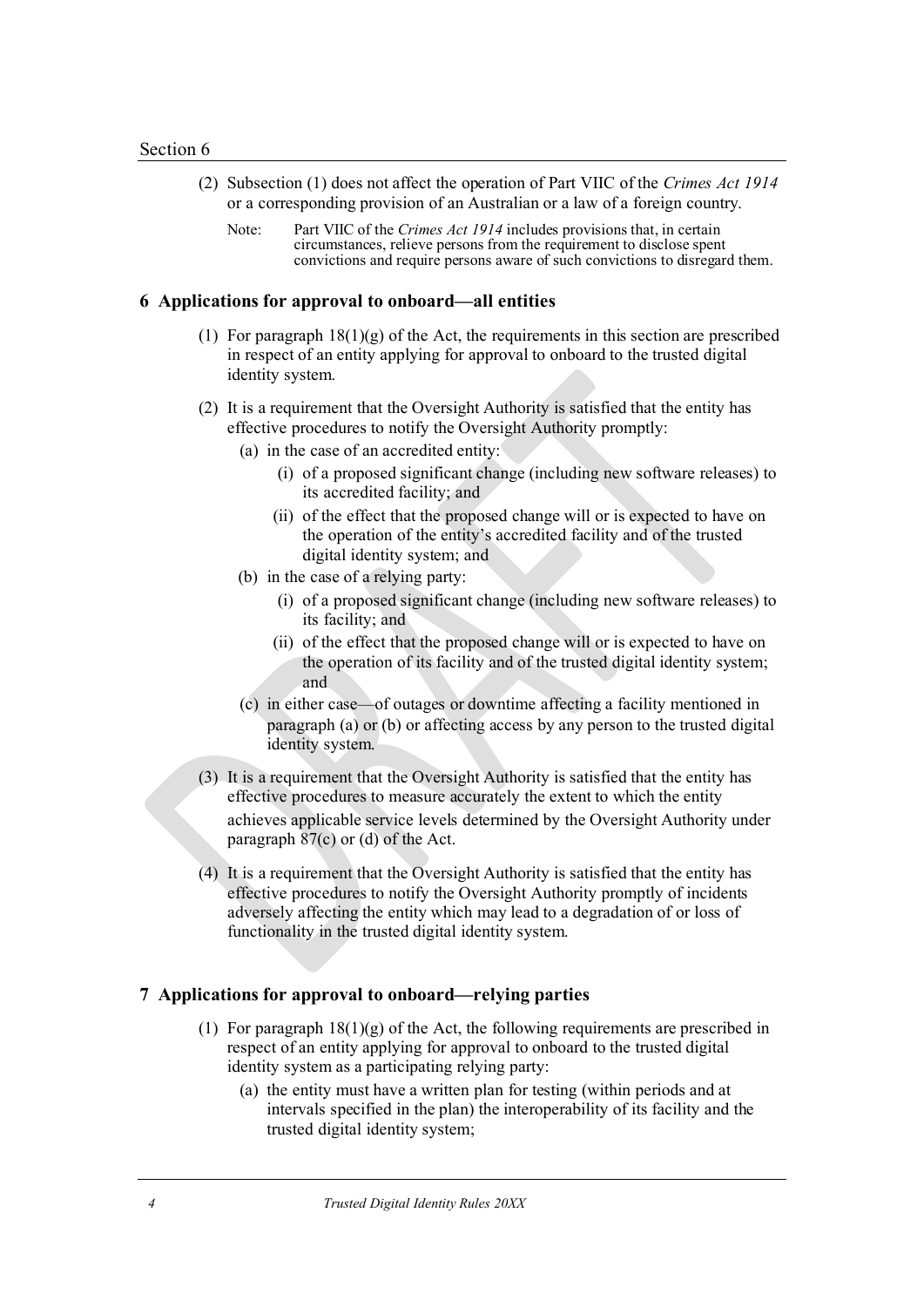#### **OFFICIAL**

- (b) the entity must have conducted a cyber security risk assessment in relation to its integration of its facility with the trusted digital identity system;
- (c) the entity must have adopted written processes and procedures:
	- (i) to investigate digital identity fraud incidents in relation to its facility, including incidents notified to it by the Oversight Authority; and
	- (ii) to ensure its compliance with section 44 of the Act;
	- (iii) to prevent, identify and investigate unauthorised access, including by the entity's personnel and contractors, to digital identity information under the entity's control;
- (d) the entity must have effective procedures to ensure that it complies with the reportable incident requirements;
- (e) the entity must have adopted a business continuity plan that addresses at least the following:
	- (i) disaster recovery procedures;
	- (ii) continuity procedures for critical functions of its digital identity facility;
	- (iii) regular reviews of the plan, but at least once a year;
	- (iv) procedures for notifying the Oversight Authority of changes to the plan and results of periodic reviews;
- (f) the entity must have effective programs to prevent, detect, investigate and report cyber security incidents, and digital identity fraud incidents, in relation to its facility.
- Note For subparagraph  $(1)(c)(ii)$ : section 44 of the Act relates to the redress obligations of participating relying parties.
- (2) The programs mentioned in paragraph  $(1)(f)$  must include the following measures:
	- (a) the conduct of regular assessments of the risk concerned;
	- (b) the adoption of a comprehensive and effective cyber security and digital identity fraud control plan;
	- (c) the maintenance of registers of cyber security risks and digital identity fraud risks;
	- (d) appropriate staff training in matters of cyber security and digital identity fraud control.

#### **8 Conditions on approval to onboard**

 For subsection 22(7) of the Act, for an approval of an entity described in an item of the following table, it is determined that the conditions in that item are included in the approval.

| Item | Entity                          | Condition                                                                                                                                                   |
|------|---------------------------------|-------------------------------------------------------------------------------------------------------------------------------------------------------------|
|      | An accredited identity exchange | The identity exchange must have, as part of<br>its accredited facility, a user dashboard that<br>meets the requirements of the TDIF<br>accreditation rules. |
|      |                                 |                                                                                                                                                             |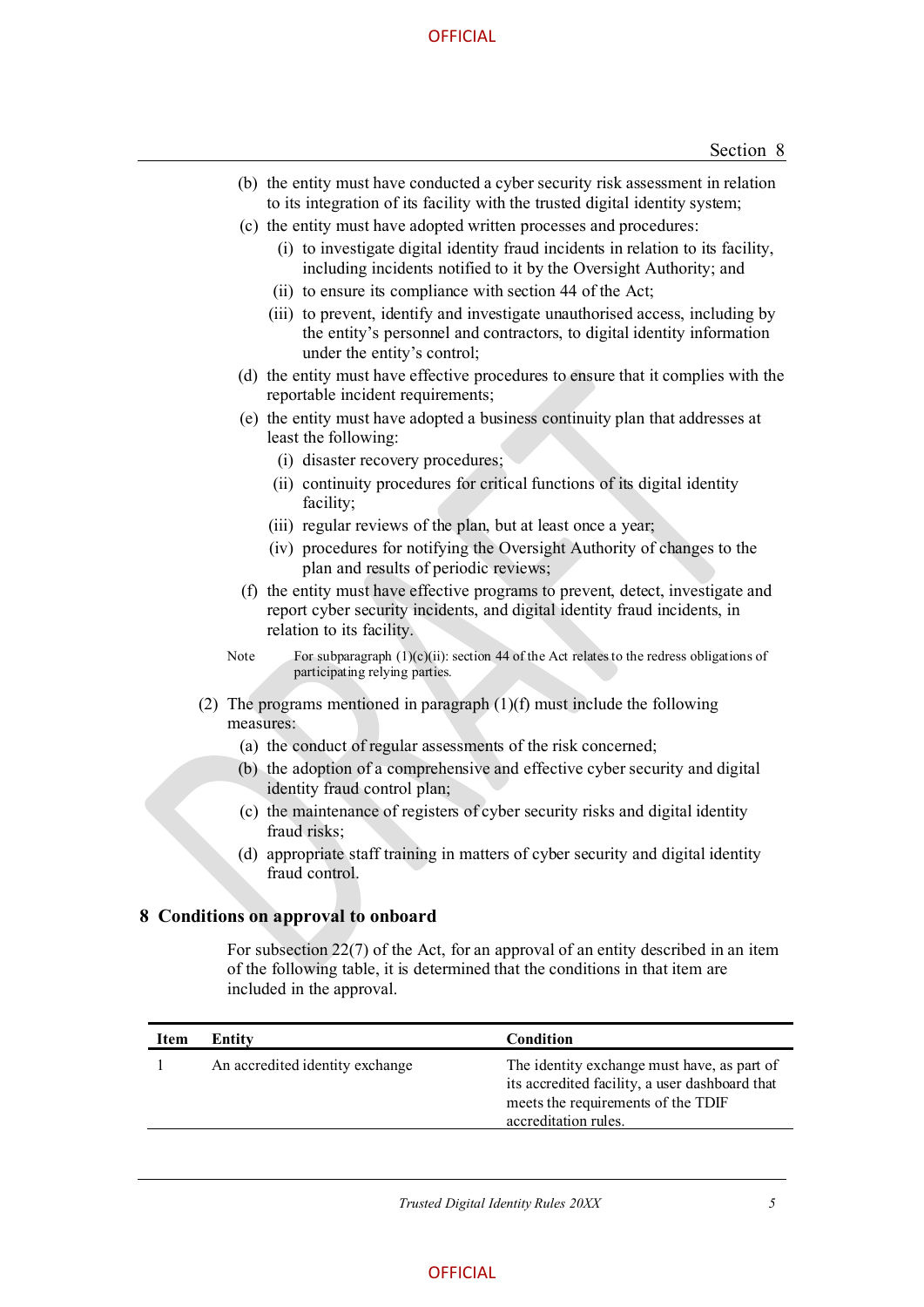#### Section 9

| Item                        | Entity                        | Condition                                                                                                                                                                          |
|-----------------------------|-------------------------------|------------------------------------------------------------------------------------------------------------------------------------------------------------------------------------|
| $\mathcal{D}_{\mathcal{A}}$ | A participating relying party | The relying party must notify the Oversight<br>Authority of any proposed change in its<br>contact details, and must do so no later than<br>28 days before the change takes effect. |
|                             | A participating relying party | The relying party must not disclose to<br>another relying party (whether or not a<br>participating relying party):<br>(a) an attribute of an individual; or                        |
|                             |                               | (b) a restricted attribute;                                                                                                                                                        |
|                             |                               | unless permitted by another condition<br>included in the approval,                                                                                                                 |

#### **9 Holding etc. digital identity information outside Australia**

- (1) This section applies to each of the following:
	- (a) an entity that holds an approval to onboard to the trusted digital identity system;
	- (b) an entity whose approval to onboard to the trusted digital identity system is suspended or has been revoked.
	- Note This section applies to digital identity information generated, collected, held or stored by accredited entities within the trusted digital identity system (section 31 of the Act).
- (2) For section 31 of the Act, an entity must not engage in, or cause or permit another person to engage in, the following conduct:
	- (a) holding, storing or handling digital identity information at a place outside Australia; or
	- (b) transferring digital identity information to a place outside Australia for storage, processing or handling;

unless an exemption under subsection (4) is in force for the entity in relation to the conduct.

- (3) Subsection (2) does not apply in relation to:
	- (a) conduct undertaken to comply with a request by the individual to whom the digital identity information relates, being a request made from a place outside Australia; or
	- (b) conduct undertaken to verify the identity of an individual or authenticate the digital identity of, or information about, an individual.
- (4) The Oversight Authority may, on application by an entity mentioned in subsection (1), grant the entity an exemption in respect of conduct, or specified conduct, prohibited by subsection (2). The exemption may be subject to conditions specified in the exemption.
- (5) In considering whether to grant an exemption to an entity:
	- (a) the matters that the Oversight Authority must consider include:.
		- (i) any risk assessment plan provided by the entity; and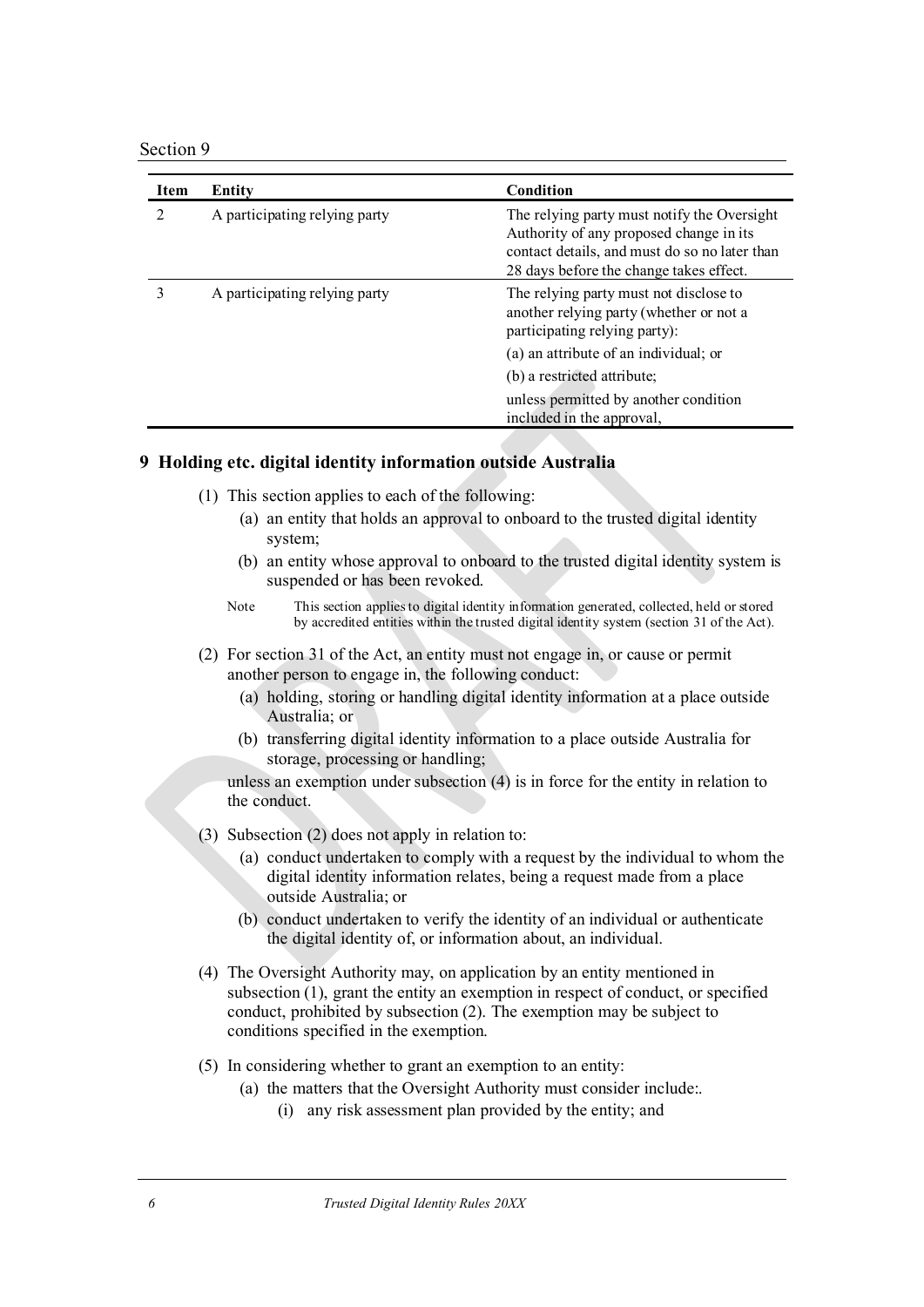- (ii) any privacy impact assessment provided by the entity, so far as it relates to personal information that may be disclosed under the proposed exemption; and
- (ii) the effectiveness of the entity's protective security (including security governance, information security, personnel security and physical security) and fraud control arrangements; and
- (b) the matters that the Oversight Authority may consider include whether the technology required by the entity is available in Australia or is available to the entity in Australia.
- (6) For subsection 133(2) of the Act:
	- (a) a decision under subsection (4) to refuse to grant an exemption to an entity is a reviewable decision and the entity that applied for the exemption is affected by the decision; and
	- (b) a decision under subsection (4) to impose conditions on an exemption granted to an entity is a reviewable decision and the entity that applied for the exemption is affected by the decision.

#### **10 Reportable incidents—cyber security incidents**

- (1) The arrangements described in this section are prescribed for subsection 32(1) of the Act.
- (2) The arrangements described in this section apply to:
	- (a) an onboarded entity; and
	- (b) an entity whose approval to onboard is suspended; and
	- (c) an entity whose approval to onboard has been revoked, but only in respect of incidents that occurred while the entity was onboarded to the trusted digital identity system.
- (3) The entity must notify the Oversight Authority, in accordance with this section, of the following kinds of incidents in relation to the trusted digital identity system:
	- (a) cyber security incidents in relation to:
		- (i) for an accredited entity—the services provided by the entity as an accredited entity or the entity's accredited facility; or
		- (ii) in the case of a participating relying party—its operations in the trusted digital identity system or its facility;
	- (b) incidents that the entity suspects or ought reasonably to suspect are incidents described in paragraph (a).
- (4) A notification by an entity must include the following information:
	- (a) the entity's name;
	- (b) the contact details of the entity;
	- (c) if the entity is accredited as more than one kind of accredited entity—the service affected by the incident;
	- (d) a description of the incident;
	- (e) the following details of the incident, so far as they are known to the entity:
		- (i) the date and time of the incident;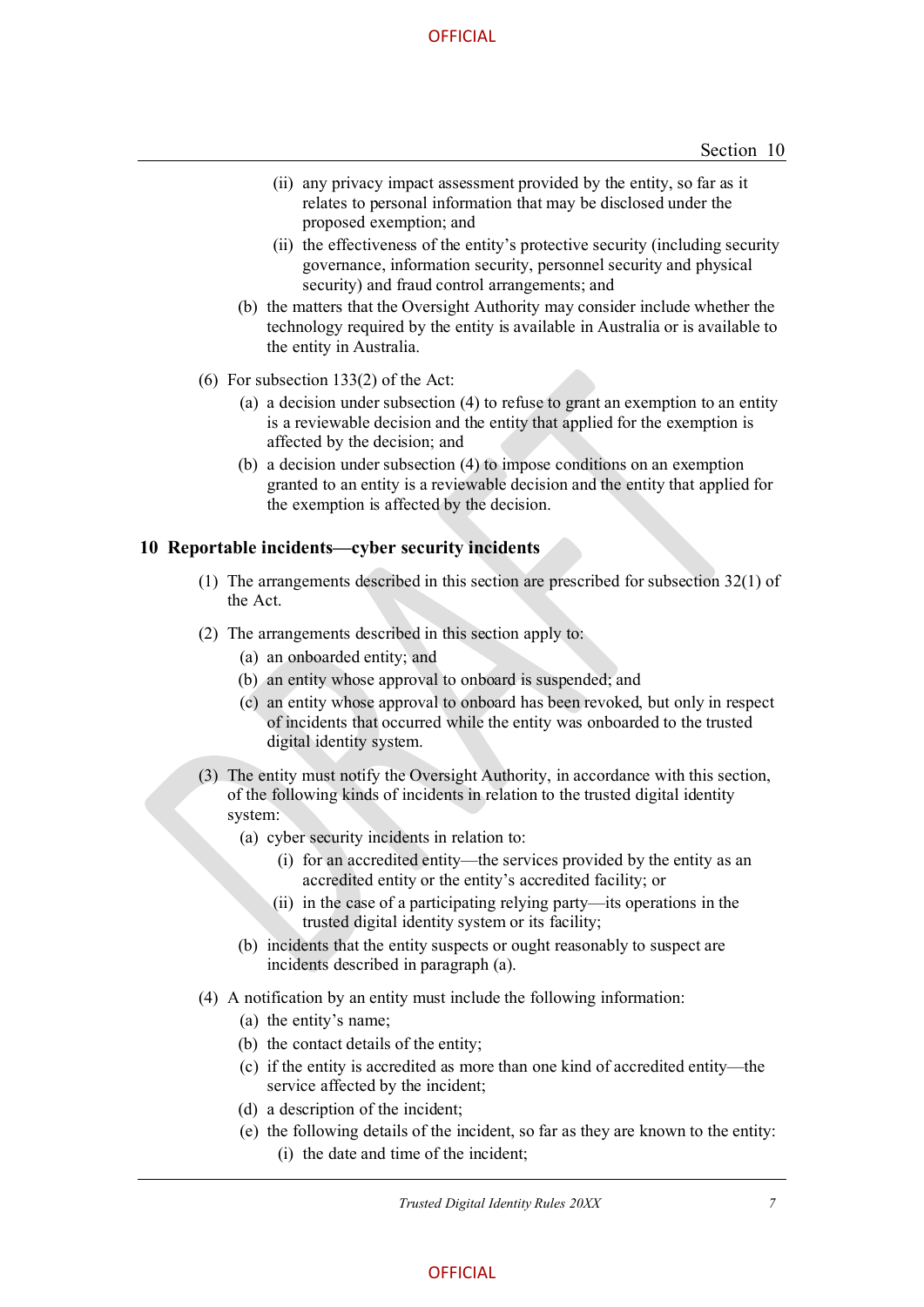- (ii) the date on which the entity became aware of the incident;
- (iii) the method or source of detection of the incident;
- (iv) the severity of the incident;
- (v) whether the incident has been resolved;
- (vi) if the incident has been resolved—how it was resolved and how long the entity took to resolve it;
- (f) if the entity is aware of other similar incidents within the previous 12 months—the number of those incidents;
- (g) if the entity is an identity service provider:
	- (i) the digital identities affected by the incident; and
	- (ii) the attributes and credentials of those identities; and
	- (iii) the contact details for each of the users whose digital identities are affected by the incident, so far as they are known to the entity;
- (h) for each individual whose digital identity is affected by the incident:
	- (i) whether the individual has been informed of the incident; and
	- (ii) what steps the entity has taken or proposes to take to comply with Division 3 of Part 3 of Chapter 2 of the Act in relation to the incident;
- (i) any relevant identity proofing level and credential level;
- (j) the measures that the entity has taken and plans to take to deal with the incident, including action taken or to be taken to reduce risk to the entity's accredited facility or to the facility in respect of which the entity is onboarded;
- (k) whether the incident has been referred to an enforcement body and, if so, to which;
- (l) if the entity is a participating relying party—the pairwise identifier associated with the incident.
- (5) A notification of an incident must be made as soon as practicable after, and in any event no later than 24 hours after, the entity becomes aware of the incident. The notification may be oral.
- (6) If the entity is not able to provide some or all of the information required by subsection (4) in relation to an incident, so that it is not practicable for the entity to comply fully with that subsection within the period specified in subsection (5), the entity is taken to comply with subsection (4) if:
	- (a) it takes reasonable steps to obtain the missing information as soon as possible; and
	- (b) it provides an interim notification by the time required by subsection (5) with as much of the required information as is available to it; and
	- (c) at intervals of no longer than 48 hours thereafter—it notifies additional required information as is available to it; and
	- (d) the entity completes the notification as soon as practicable after making the interim notifications.

#### **11 Reportable incidents—digital identity fraud incidents**

(1) The arrangements described in this section are prescribed for subsection 32(1) of the Act.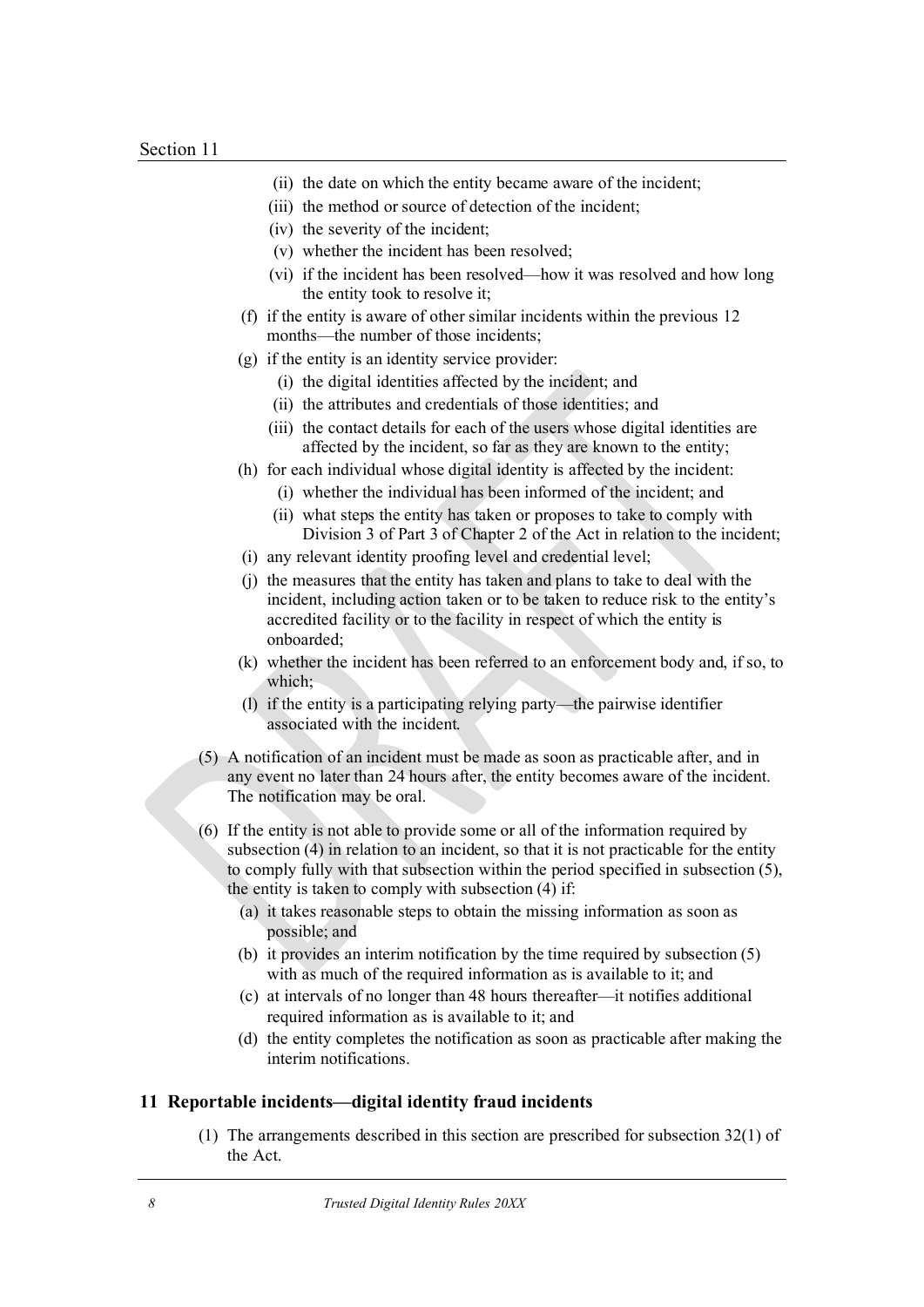- (2) The arrangements described in this section apply to:
	- (a) an onboarded entity; and
	- (b) an entity whose approval to onboard is suspended; and
	- (c) an entity whose approval to onboard has been revoked, but only in respect of incidents that occurred while the entity was onboarded.
- (3) The entity must notify the Oversight Authority, in accordance with this section, of the following kinds of incidents in relation to the trusted digital identity system:
	- (a) digital identity fraud incidents in relation to:
		- (i) for an accredited entity—the services provided by the entity as an accredited entity or the entity's accredited facility; or
		- (ii) for a participating relying party—its operations in the trusted digital identity system or its facility;
	- (b) incidents that the entity suspects or ought reasonably to suspect are incidents as described in paragraph (a).
- (4) A notification of an incident by an entity must include the following information:
	- (a) the entity's name;
	- (b) the contact details of the entity;
	- (c) if the entity is accredited as more than one kind of accredited entity—the service affected by the incident;
	- (d) a description of the incident;
	- (e) the following details of the incident, so far as they are known to the entity:
		- (i) the date and time of the incident;
		- (ii) the date on which the entity became aware of the incident;
		- (iii) the method or source of detection of the incident;
		- (iv) the severity of the incident;
		- (v) whether the incident has been resolved;
		- (vi) if the incident has been resolved—how it was resolved and how long the entity took to resolve it;
	- (f) if the entity is aware of other similar incidents within the previous 12 months—the number of those incidents;
	- (g) if the entity is an identity service provider—the digital identities affected by the incident;
	- (h) for each individual whose digital identity is affected by the incident:
		- (i) whether the individual has been informed of the incident; and
		- (ii) what steps the entity has taken or proposes to take to comply with Division 3 of Part 3 of Chapter 2 of the Act in relation to the incident;
	- (i) any relevant identity proofing level and credential level;
	- (j) the measures that the entity has taken and plans to take to deal with the incident, including action taken or to be taken to reduce risk to the entity's digital identity system or the relevant accredited facility or facility;
	- (k) whether the incident has been referred to an enforcement body and, if so, to which;
	- (l) if the entity is a participating relying party—the pairwise identifier associated with the incident.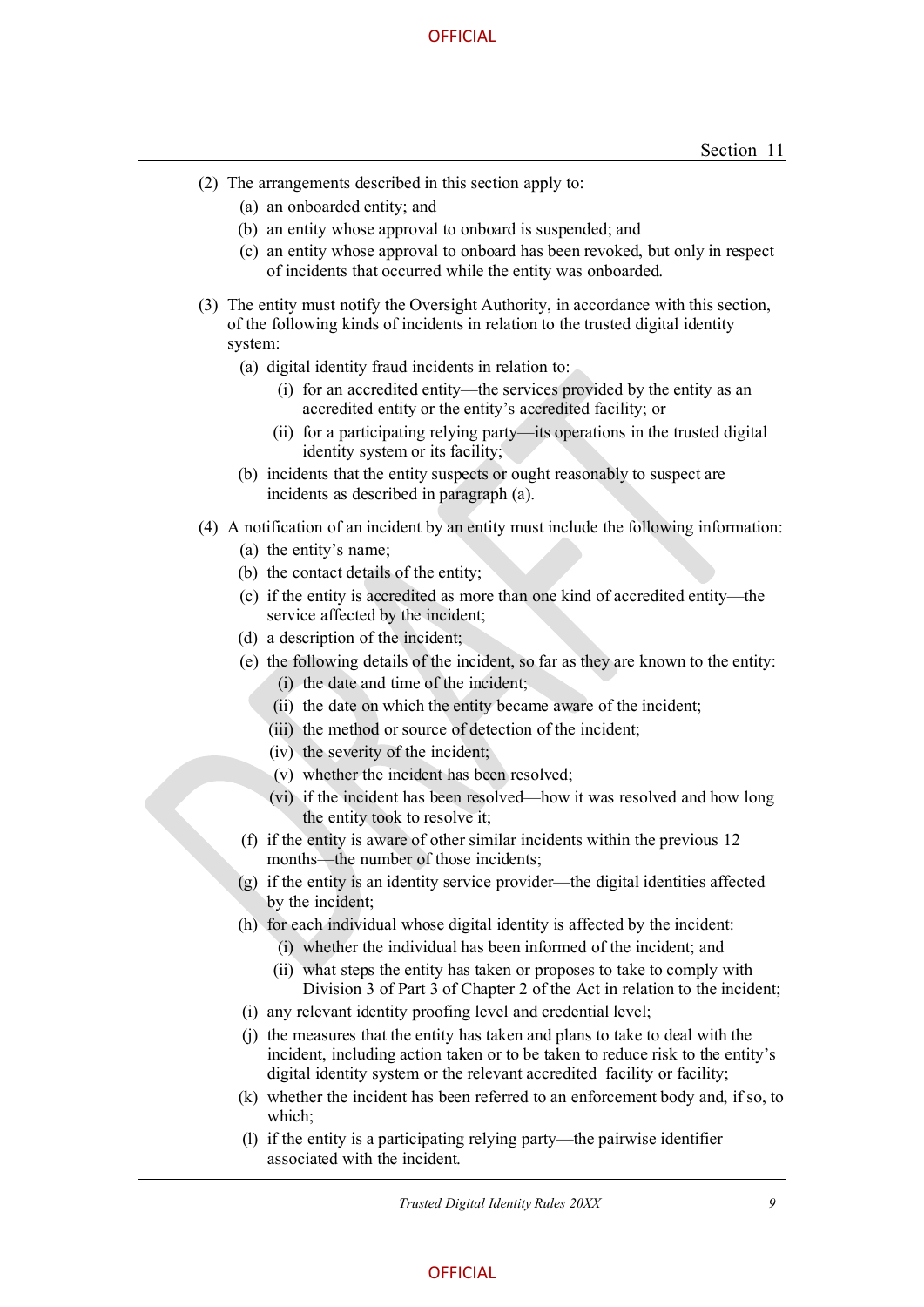- (5) A notification of an incident must be made as soon as practicable after, and in any event no later than 24 hours after, the entity becomes aware of the incident. The notification may be oral.
- (6) If the entity is not able to provide some or all of the information required by subsection (4) in relation to an incident, so that it is not practicable for the entity to comply fully with that subsection within the period specified in subsection (5), the entity is taken to comply with subsection (4) if:
	- (a) it takes reasonable steps to obtain the missing information as soon as possible; and
	- (b) it provides an interim notification by the time required by subsection (5) with as much of the required information as is available to it; and
	- (c) at intervals of no longer than 48 hours thereafter—it notifies additional required information as is available to it; and
	- (d) the entity completes the notification as soon as practicable after making the interim notifications.

#### **12 Reportable incidents—changes in control of onboarded corporations**

- (1) The arrangements described in this section are prescribed for subsection 32(1) of the Act.
- (2) This section applies to:
	- (a) an entity that is an onboarded corporation; and
	- (b) an entity that is a corporation whose approval to onboard is suspended;

but does not apply to a corporation that is controlled by the Commonwealth, a State or Territory or an authority of a State or Territory.

- (3) The entity must notify the Oversight Authority, in accordance with this section, of a change in control of the entity (within the meaning of section 910B of the *Corporations Act 2001*).
- (4) A notification of a change in control of an entity must include the following information:
	- (a) the entity's name;
	- (b) the contact details for the entity;
	- (c) if the entity is accredited as more than one kind of accredited entity—the service affected by the incident;
	- (d) the following details in respect of each entity that, through the change or proposed change in control of the entity, has started or would start to control the entity (*incoming entity*):
		- (i) the name of the incoming entity;
		- (ii) the incoming entity's ABN or ARBN;
		- (iii) the address of the incoming entity's principal place of business;
		- (iv) the other contact details of the incoming entity;
		- (v) if the incoming entity was incorporated outside Australia—the location of its incorporation and the address of its principal place of business in Australia;
		- (vi) the business names of the incoming entity;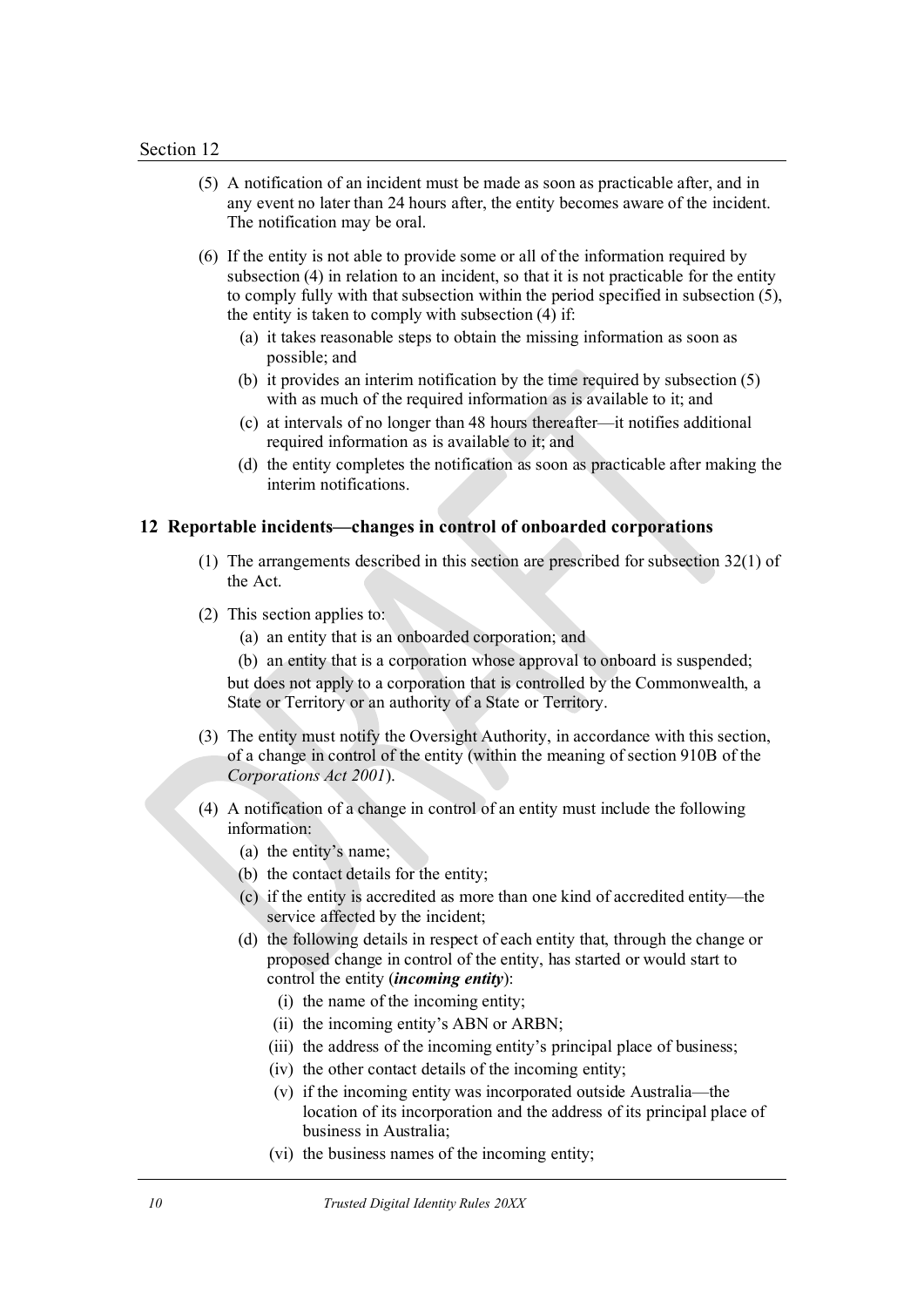- (vii) the date on which the incoming entity was registered under the *Corporations Act 2001* or the law of a State or Territory under which the incoming entity was incorporated or registered;
- (viii) the names and addresses of each of the directors and other officers of the incoming entity;
	- (ix) in respect of each subsidiary (as defined in section 9 of *Corporations Act 2001*) of the incoming entity—the information specified in subparagraphs (i) to (viii);
- (e) the date on which the change of control occurred or is proposed to occur;
- (f) if the incoming entity is accredited or holds an approval to onboard details of that accreditation or approval.
- (4) A notification required by subsection (1) must be made:
	- (a) if the entity becomes aware of a proposal for the change in control before it occurs—within 24 hours after the entity becomes aware; or
	- (b) otherwise—within 24 hours after the change in control occurs.
- (5) In this section:

*corporation* has the meaning given in the *Corporations Act 2001*.

*director* has the meaning given in section 9 of the *Corporations Act 2001* and, for that purpose, *body* has the meaning given in that section.

*officer* has the meaning given in section 9 of the *Corporations Act 2001*.

*subsidiary* has the meaning given in section 9 of the *Corporations Act 2001*.

#### **13 Reportable incidents—changes in contractors**

- (1) The arrangements described in this section are prescribed for subsection 32(1) of the Act.
- (2) The arrangements described in this section apply to an onboarded entity.
- (3) The entity must notify the Oversight Authority, in accordance with this section, of the proposed engagement by the entity of a contractor to provide, on behalf of the entity, a service for which the entity is accredited, or part of such a service, being a service within the trusted digital identity system .
- (4) A notification by an entity must include the following information:
	- (a) the entity's name;
	- (b) the contact details for the entity;
	- (c) if the entity is accredited as more than one kind of accredited entity—the service affected by the incident;
	- (d) the following details in respect of the contractor (*incoming contractor*):
		- (i) the name of the incoming contractor;
		- (ii) the incoming contractor ABN or ARBN;
		- (iii) the address of the incoming contractor's principal place of business;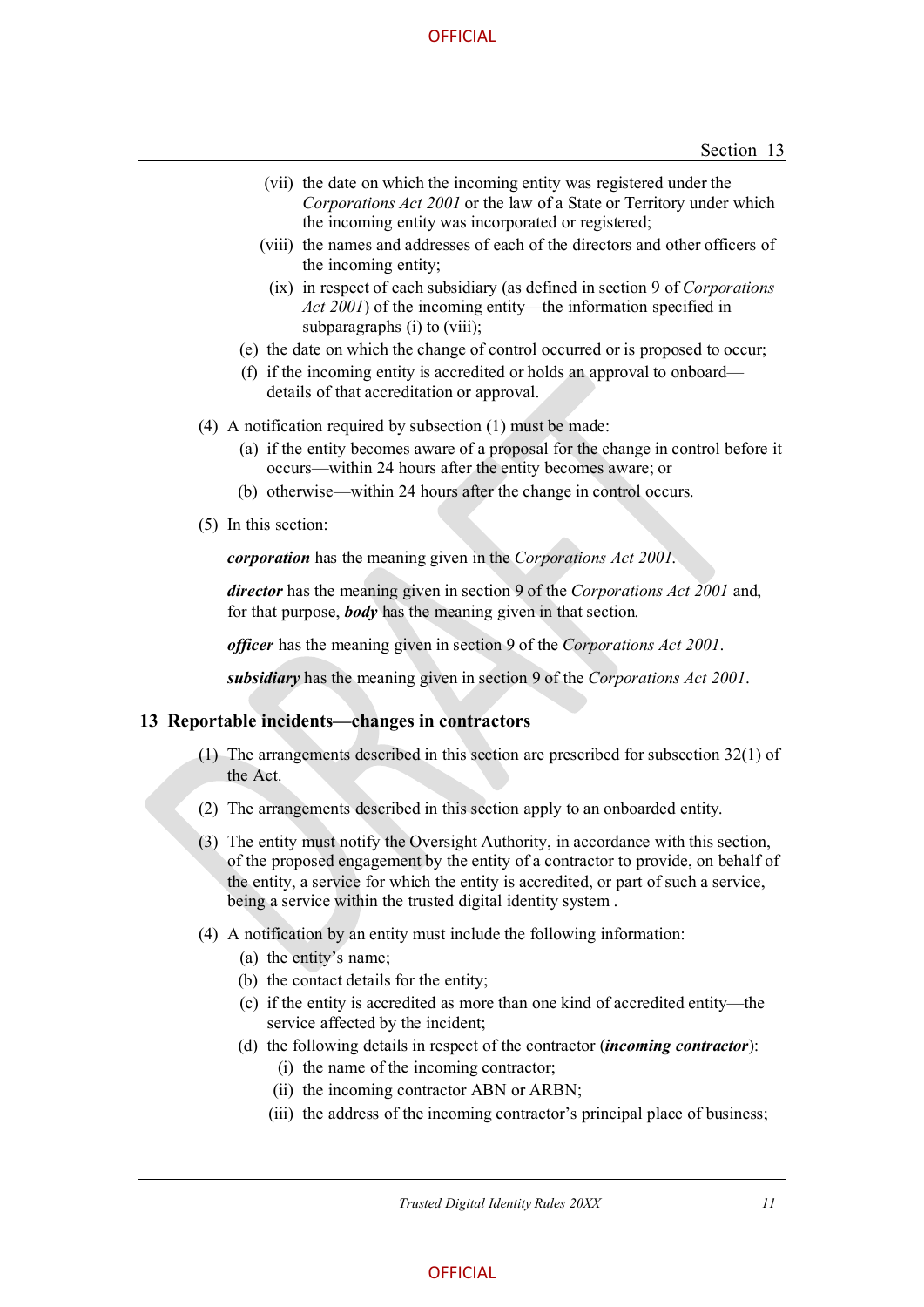- (iv) if the incoming contractor was incorporated outside Australia—the location of its incorporation and the address of its principal place of business in Australia;
- (v) the business names of the incoming contractor;
- (e) the date on which the engagement is proposed to start;
- (f) the date on which the engagement is proposed to end;
- (g) the names of each of the incoming contractor's key persons relevant to the engagement or proposed engagement;
- (h) a statement whether the contract under which the incoming contractor is or is proposed to be engaged requires the contractor to ensure that its activities under the contract do not result in the entity contravening the Act, these rules or the TDIF accreditation rules.
- (3) A notification required by subsection (1) must be made no later than 28 days before the engagement is proposed to start.
- (4) Subsection (1) does not apply if the proposal to engage the incoming contractor has previously been notified to the Oversight Authority, including in the entity's application for onboarding.

### **14 Reportable incidents—events and circumstances related to "fit and proper" considerations**

- (1) The arrangements described in this section are prescribed for subsection 32(1) of the Act.
- (2) The arrangements described in this section apply to:
	- (a) an onboarded entity; and
	- (b) an entity whose approval to onboard is suspended.
- (1) An entity must notify the Oversight Authority, in accordance with this section, of an event or circumstance of a kind described in section 5 that occurs or arises in relation to the entity or to an associated person of the entity.
- (3) A notification by an entity must include the following information:
	- (a) the entity's name;
	- (b) the contact details for the entity;
	- (c) if the event or circumstance relates to an associated person of the entity the name and contact details of the associated person;
	- (d) the details of the event or circumstance, including:
		- (i) when it occurred or arose; and
		- (ii) its nature; and
		- (iii) sufficient other details to enable the Oversight Authority to determine whether the Authority should take any action in relation to the entity's approval to onboard.
- (4) A notification of an incident under this section must be made no later than 7 days after the entity becomes aware of the incident.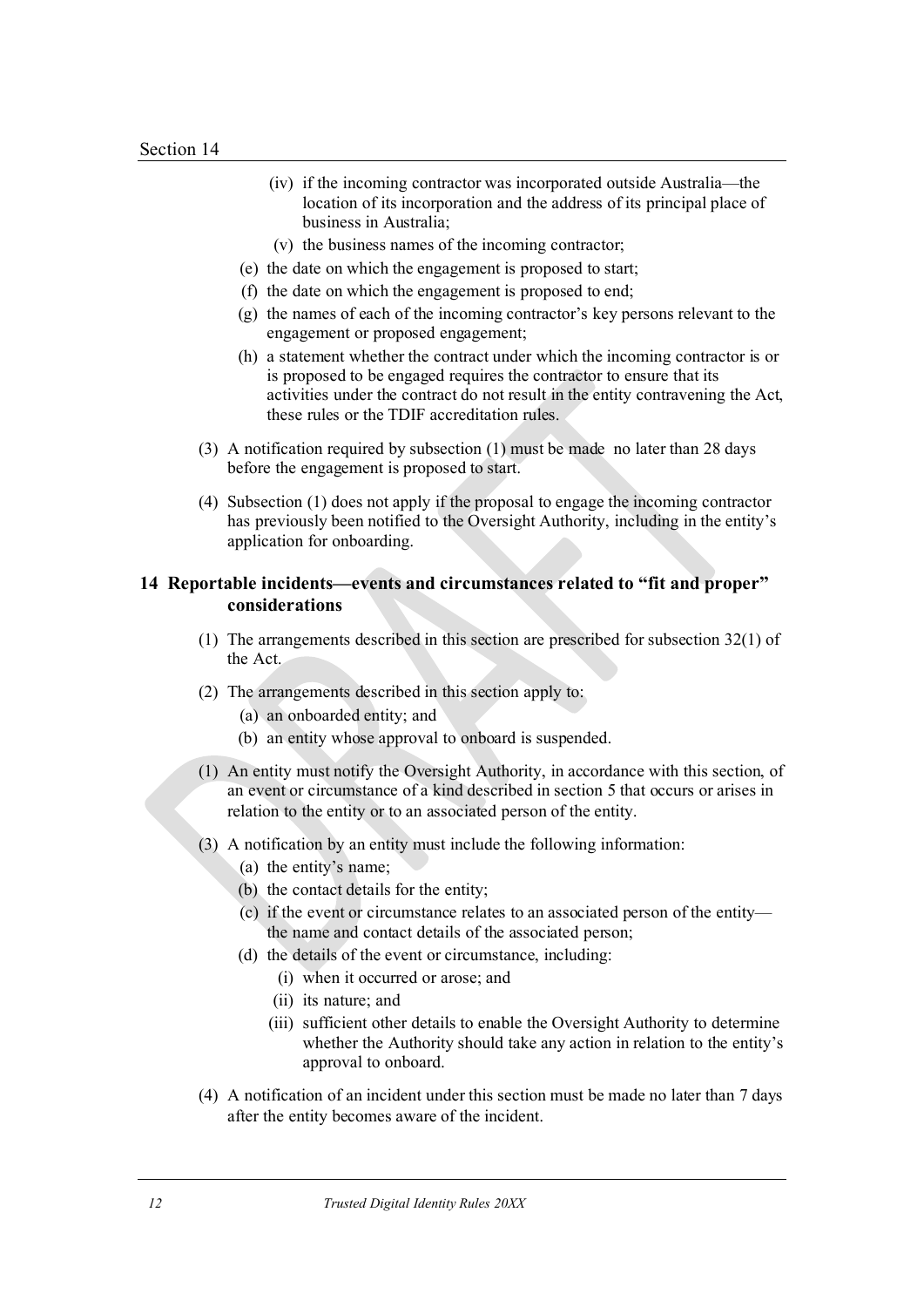#### **15 Reportable incidents—changes in use of trusted digital identity system**

- (1) The arrangements described in this section are prescribed for subsection 32(1) of the Act.
- (2) The arrangements described in this section apply to:
	- (a) an onboarded accredited entity; and
	- (b) an accredited entity whose approval to onboard is suspended.
- (3) If an entity proposes to do either of the following:
	- (a) use its accredited facility in or with a digital identity system other than the trusted digital identity system;
	- (b) use a digital identity generated by the trusted digital identity system in another digital identity system;

the entity must notify the Oversight Authority, in accordance with this section, of the proposal.

- (5) A notification by an entity must include the following information:
	- (a) the entity's name;
	- (b) the contact details for the entity;
	- (c) if the entity is accredited as more than one kind of accredited entity and the service to be provided in the other digital identity system is of the same kind as a service it is accredited to provide in the trusted digital identity system—a description of the service to be provided in the other digital identity system;
	- (d) details of the entity providing or managing the other digital identity system;
	- (e) the nature of the proposed use of the other digital identity system;
	- (f) the likely effect of using the other digital identity system on the levels of the entity's cyber security risk and digital identity fraud risk;
	- (g) details of how the entity will distinguish between services provided in the trusted digital identity system and those provided in the other digital identity system;
	- (h) details of how the entity will ensure that digital identity information held in the trusted digital identity system will not be able to be accessed for, or used in, the other digital identity system.

Example For paragraph (h): an information barrier.

 (6) A notification required by subsection (1) must be made no later than 28 days before the entity proposes to use the other digital identity system as described in subsection (3).

#### **16 Reportable incidents—increase in use of trusted digital identity system**

- (1) The arrangements described in this section are prescribed for subsection 32(1) of the Act.
- (2) The arrangements described in this section apply to an entity that is a participating relying party.
- (3) If: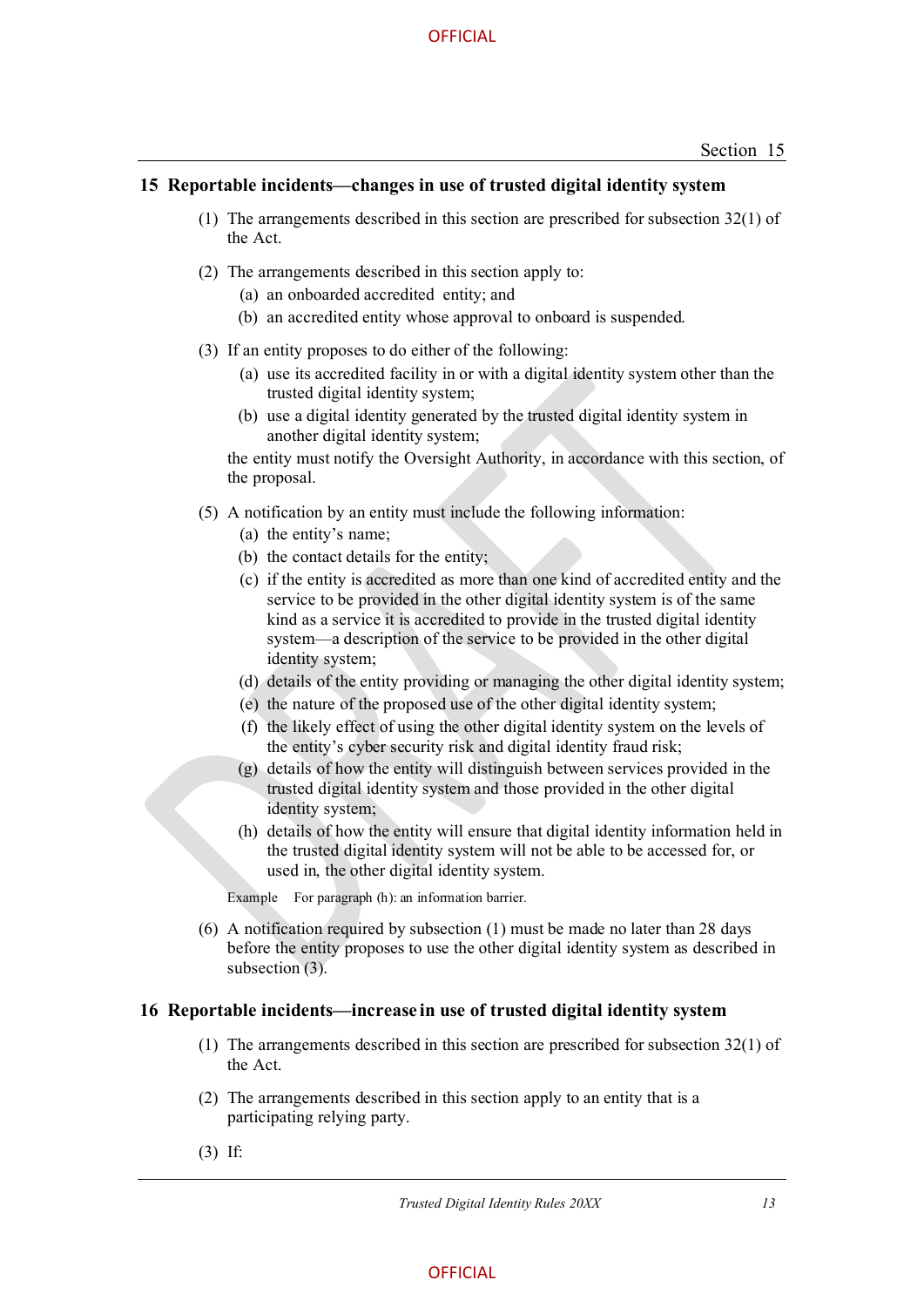- (a) the number of transactions during a month, being transactions that involve the trusted digital identity system and users of the participating relying party's facility, is 10% or more than the average number of such transactions occurring in each of the previous 6 months; and
- (b) it is reasonable to expect that that level of use will continue or increase in the next 3 months;

the participating relying party must notify the Oversight Authority, in accordance with this section, of the increase.

- (4) A notification by a participating relying party must include the following information:
	- (a) its name;
	- (b) its contact details;
	- (c) the extent of the increase;
	- (d) the reasons for the increase, so far as they are known to the participating relying party.
- (4) The notification under this section must be made no later than 7 days after the end of the month concerned.

#### **17 Reportable incidents—Oversight Authority may disclose information**

 The Oversight Authority may give information notified to it about a cyber security incident, digital identity fraud incident or increase in use of the trusted digital identity system to any or all of the following:

- (a) an onboarded entity;
- (b) the Minister;
- (c) an enforcement body;

if the Oversight Authority considers it necessary to do so to protect the security, integrity or performance of the trusted digital identity system.

# **18 Reportable incidents—requirements for action for entities**

- (1) This section applies if a reportable incident occurs in relation to an entity and so applies whether or not the incident has been notified as required by these rules.
- (2) If the incident is a cyber security incident, the entity must take reasonable steps to:
	- (a) mitigate the adverse effects of the incident; and
	- (c) eliminate or, if it cannot be eliminated, minimise, the risk of recurrence of similar incidents.
- (3) The entity must comply with any direction, request or requirement given in writing by the Oversight Authority to provide specified information about the incident to the Oversight Authority.